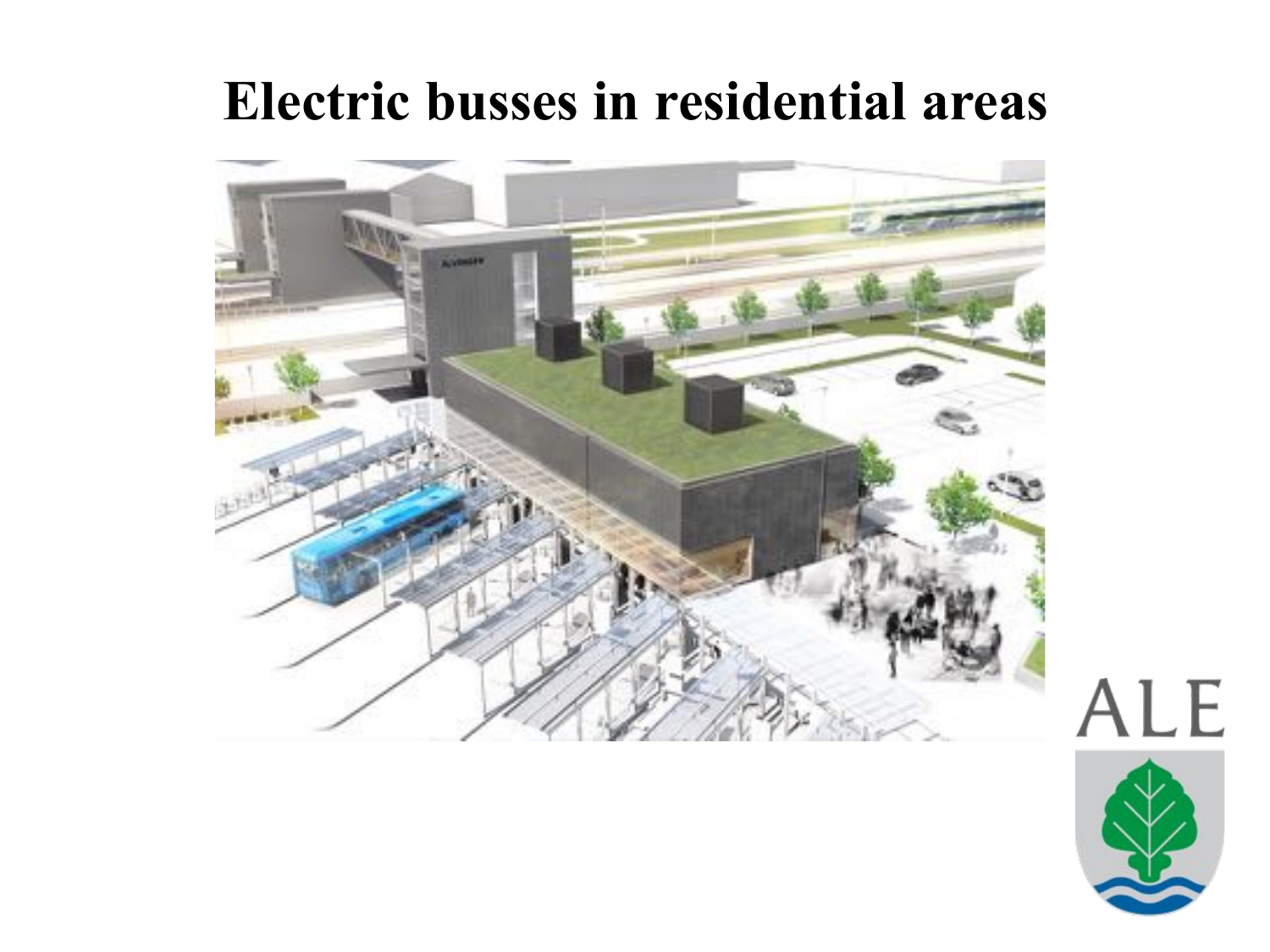## **New shuttle service and highway to Göteborg**

Traveling time same as other suburbs in Göteborg The Ale Shuttle provides 15 minutes traffic

Expected fast growth of the population in Ale Expected new residential areas

**The vision is to provide public transport connected to the shuttle service** 

•**At the same time as the new residential areas is planned**  •**Should be possible to move to Ale without your own car** 

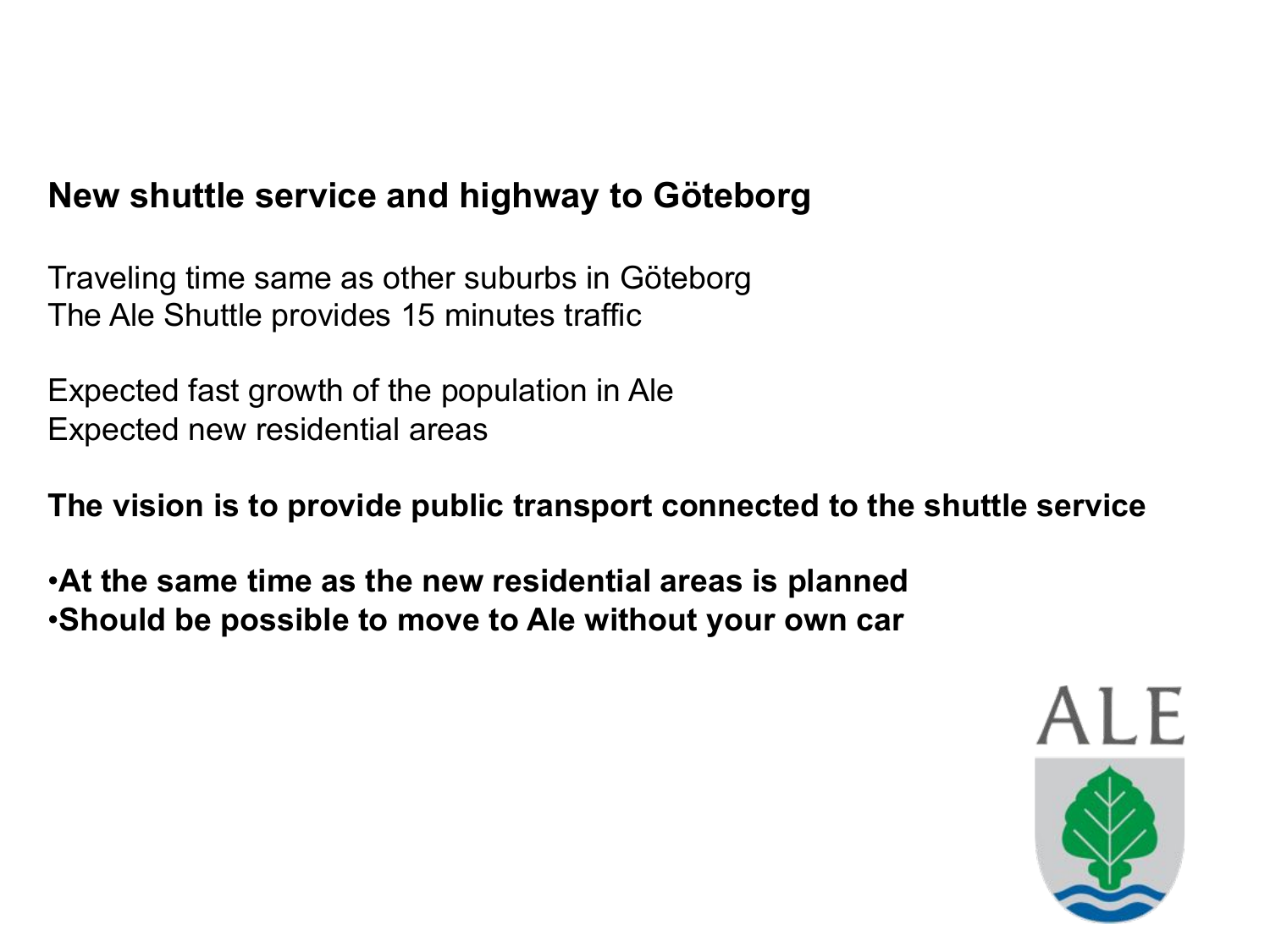## **The Project**

Ale Kommun decided to implement feeder traffic from residential area Shorter routes to the shuttle service

Early tests with diesel busses and hybrid busses was rejected

The only option was feeder traffic with electric busses

Project partners

Ale kommun, BK Invest, Ale Elförening, ETC AB Energimyndigheten gives financial support Ale orders the traffic from Västtrafik Nobina operates the busses

Evaluation

Traveler, Residents, Drivers Operating costs, service needs Different time tables and routes

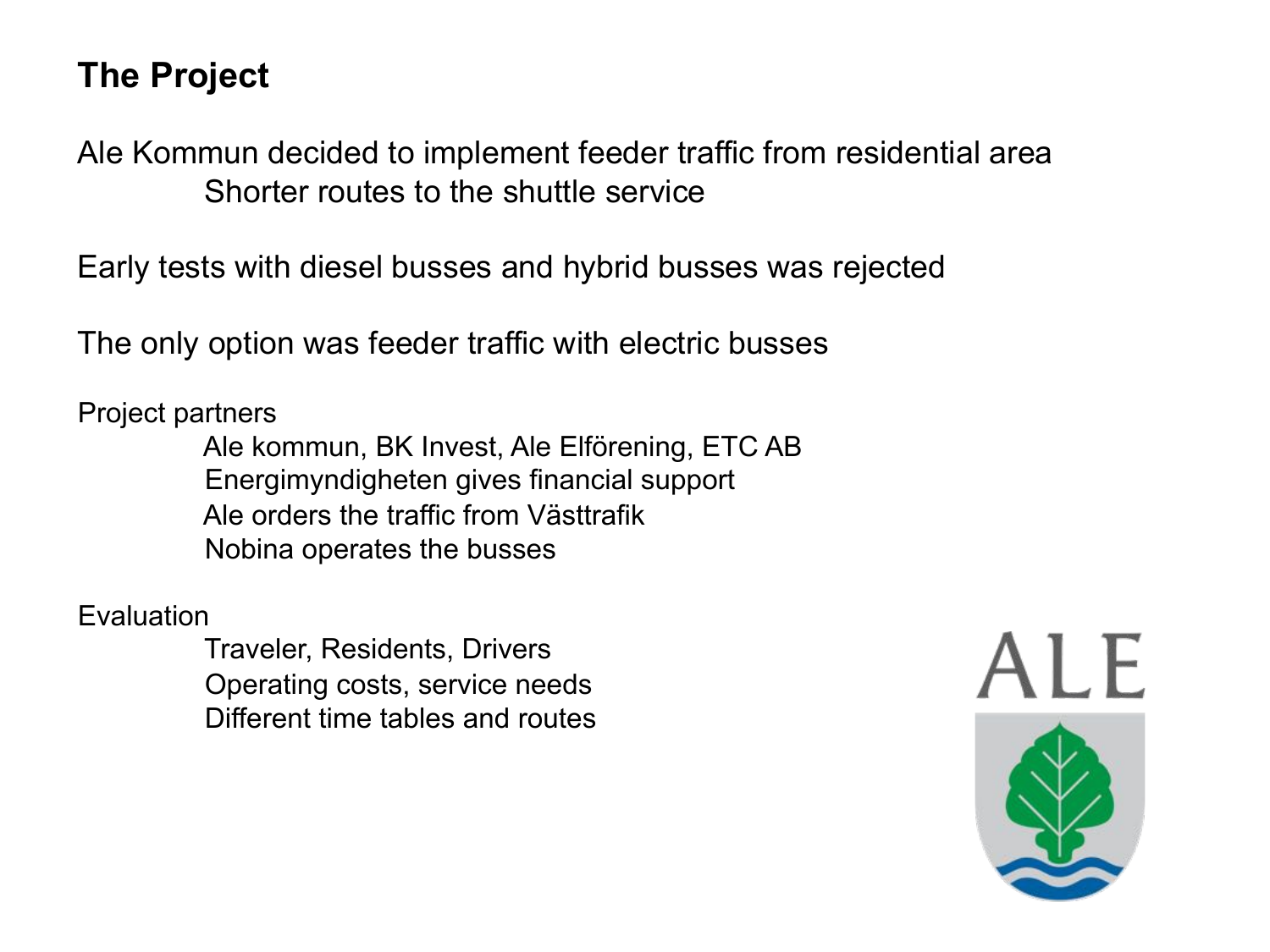

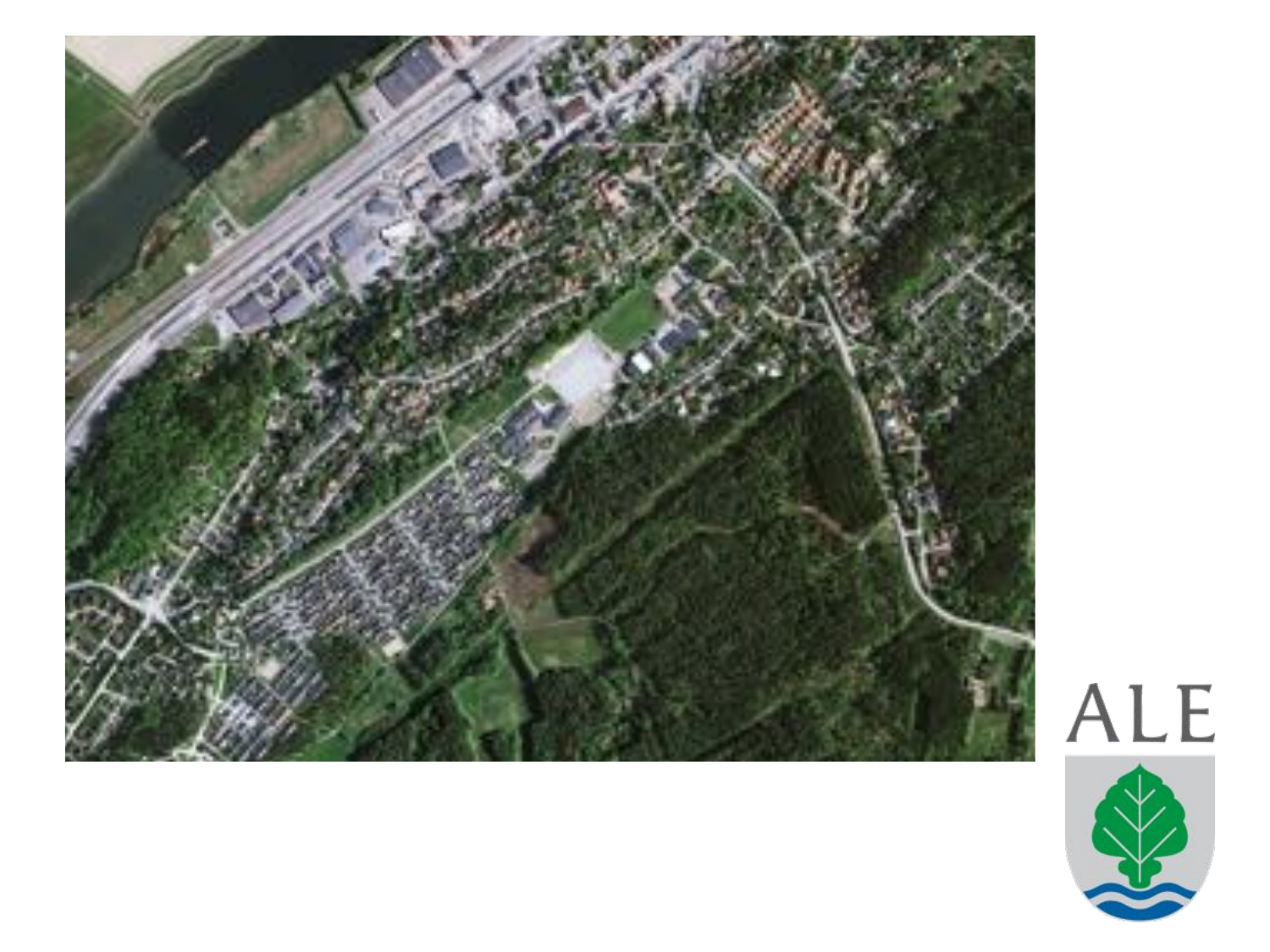

Optare Leeds GB

BK Invest imports to Sweden

Ale Kommun lease the bus Operation and service agreement

Low floor, 9 meter 22 seats 20 standing Wheel chair

Driving distance 80 km per day Energy consumption 70 kWh per day

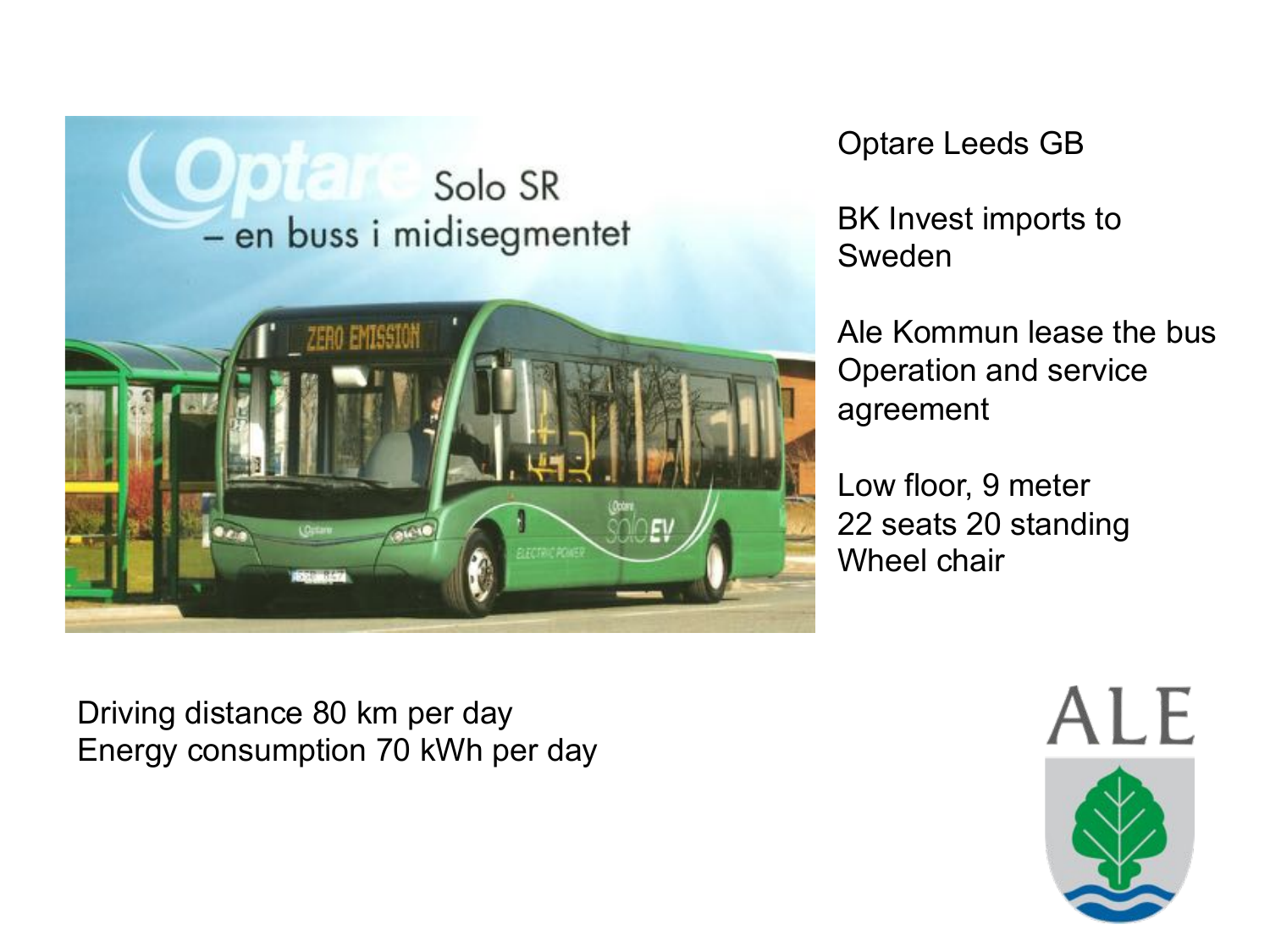### **The electric busses enables traffic in residential areas earlier not possible**

### **Closer to residential buildings**

•Better utilization of available land, more residential houses •Attractive public transportation

The construction company gives support to the development

#### **Near the shuttle station**

Valuable land today used for car parking can be used for shopping etc

The demonstration is very well received by traveler and residents